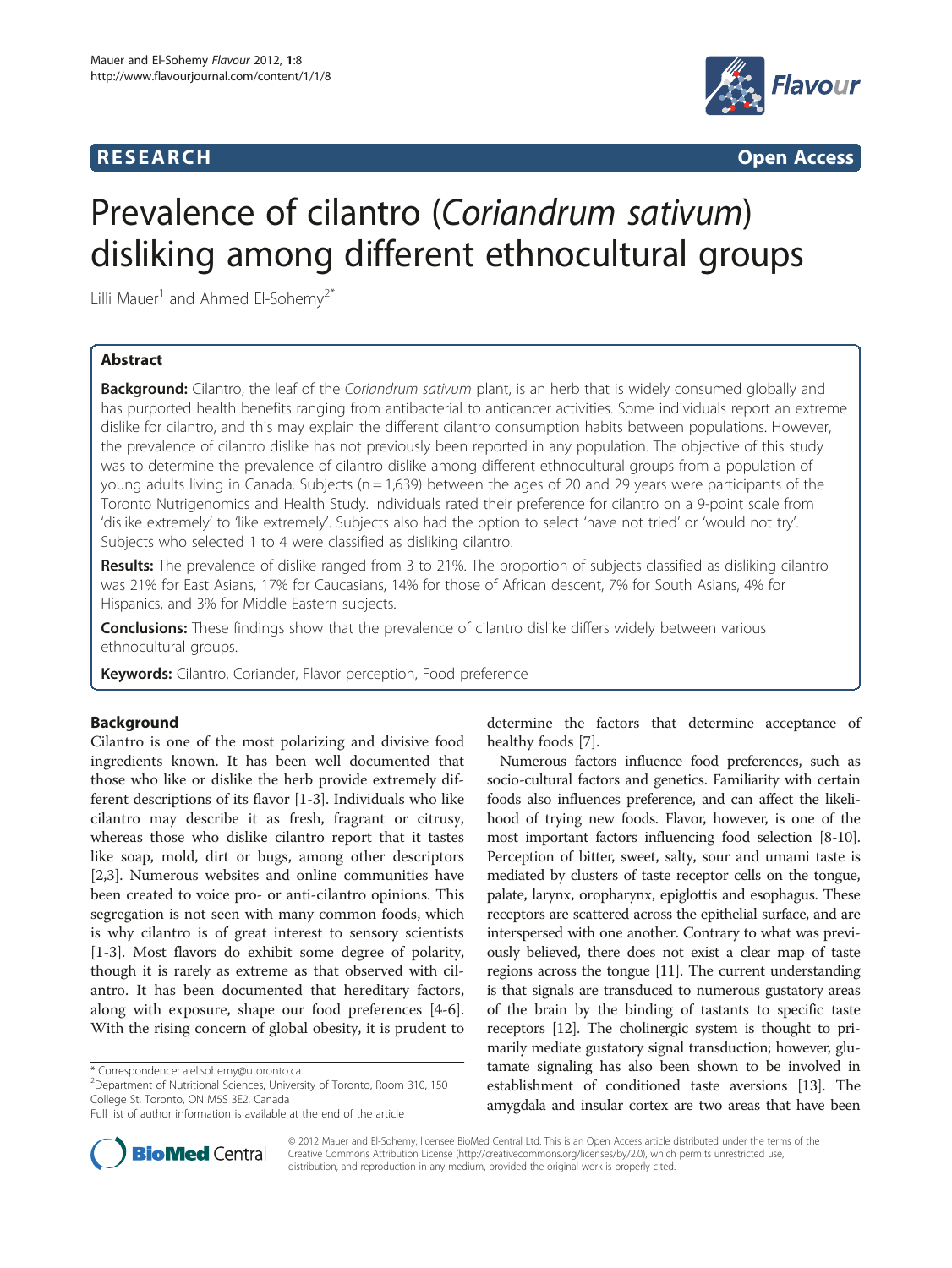identified as being involved in consolidation and storage of gustatory memories, though research into the full extent of regions involved in this signaling is ongoing [\[14,15\]](#page-4-0). Formation of long-term memory involves new protein synthesis, whereas more rapid formation of short-term memory has been shown to be protein-independent. Formation of human taste memories is thus thought to involve novel protein synthesis; however, the time parameters of these processes are yet to be determined [[16](#page-4-0)]. These memories are retrieved for comparison when a food is consumed, thus biological familiarity plays a role in taste preference. Similarly, olfaction is mediated by olfactory receptor neurons, which utilize a G-protein mechanism to transmit information about an odorant through the olfactory bulb to the olfactory cortex [\[17\]](#page-4-0). Odorant recognition helps the gustatory regions of the brain to identify the stimulus present in the oral cavity [\[12](#page-4-0)]. Perception of texture and consistency of foods is not mediated by one specific pathway, but could influence flavor intensity, likely by influencing the perception of tastants [\[18\]](#page-4-0).

It is currently unknown whether strong reactions to the flavor of cilantro are a result of odorants or tastants. Whereas some research has investigated odorants [[19](#page-4-0)], taste mechanisms have yet to be examined, although anecdotal evidence indicates that those who find cilantro offensive dislike the taste as well as the smell. Gas chromatography-olfactometry and CharmAnalysis have been used to identify the character-impact odorants in the oil of cilantro leaves [\[19\]](#page-4-0). Thirty-eight odor-active peaks were isolated from a sample of cilantro oil. Of those, the two trained panelists qualitatively described 33 eluted compounds in the same way, but two co-eluting odorant clusters were described differently by the two participants in the study [[19](#page-4-0)]. Although only two individuals were involved in that study, the findings show that the odor profile is complex and perceived differently between individuals. Genetic factors are known to influence perception of certain odors and tastes [[20](#page-4-0)], and twin studies have suggested strong heritability for cilantro preference [[1,3](#page-4-0)]. However, no genetic factors associated with cilantro preference have yet been identified.

Anecdotally, the polarizing nature of cilantro has been well documented [\[1,3\]](#page-4-0); however, the prevalence of cilantro dislike remains unknown. This observational study aimed to determine the prevalence of cilantro dislike in different ethnocultural groups from a population of young adults.

#### Results

Table 1 shows the characteristics of the 1,381 subjects (419 male and 962 female) for which complete data were collected on all variables of interest. A total of 43% of females were Caucasian, which was significantly higher than the 40% of males who were Caucasian ( $P < 0.0001$ ). A total of 41% of females were East Asian, which was

#### Table 1 Subject characteristics<sup>a</sup>

| Characteristic  | <b>Males</b>   | <b>Females</b> |
|-----------------|----------------|----------------|
|                 | $(n = 419)$    | $(n = 962)$    |
| Age, years      | $22.9 \pm 2.5$ | $22.6 \pm 2.4$ |
| Ethnicity       |                |                |
| Caucasian       | 169 (40)       | 412 (43)       |
| Fast Asian      | 148 (35)       | 392 (41)       |
| South Asian     | 63 (15)        | 102(11)        |
| Middle Eastern  | 17(4)          | 19(2)          |
| Hispanic        | 11(3)          | 16(2)          |
| African descent | 11(3)          | 21(2)          |

<sup>a</sup> Values are mean  $\pm$  standard deviation (SD) for continuous variables, and number (%) for categorical variables.

significantly higher than the 35% of males who were East Asian (P <0.0001). Fifteen percent of males were South Asian compared to 11% of females who were South Asian  $(P = 0.002)$ . No other ethnocultural groups had significantly different proportions of men and women.

Distribution of cilantro preference ratings in the population is shown in Table [2.](#page-2-0) The proportions of dislikers were not significantly different between men and women  $(P = 0.15)$ , with 14% of females and 10% of males being dislikers. No significant differences in the proportions of dislikers were observed between men and women in any ethnocultural group. However, the overall response distributions differed significantly between men and women when examining either the Caucasian or East Asian groups individually  $(P = 0.02, P = 0.01)$ . This was not the case with any other group, or in the population as a whole. The response distributions differed significantly between the ethnocultural groups (P <0.0001) with the Middle Eastern, Hispanic, and South Asian groups having the lowest proportions of dislikers (3%, 4% and 7%, respectively). The Hispanic and South Asian groups both also had significantly higher proportions of likers than any other groups (92% and 75%, respectively;  $P < 0.001$ ). A high proportion of East Asians, Caucasians and individuals of African descent had never tried cilantro (27%, 16% and 31%, respectively); these groups also had the highest prevalence of dislikers. The proportion of individuals who would not try cilantro was highest among East Asians at 1.1%.

Figure [1](#page-2-0) shows the distribution of cilantro preference ratings on the 9-point scale for the three major ethnocultural groups: Caucasians, East Asians and South Asians. This histogram shows the specific breakdowns (the numeric responses selected) of *liker*, neutral and *disliker* categories.

Table [3](#page-3-0) shows the distribution of leaf lettuce preferences among the ethnocultural groups. This demonstrates a typical preference distribution for a food that is considered non-polarizing. The most frequently selected preference response for this food was 7 (like moderately) within each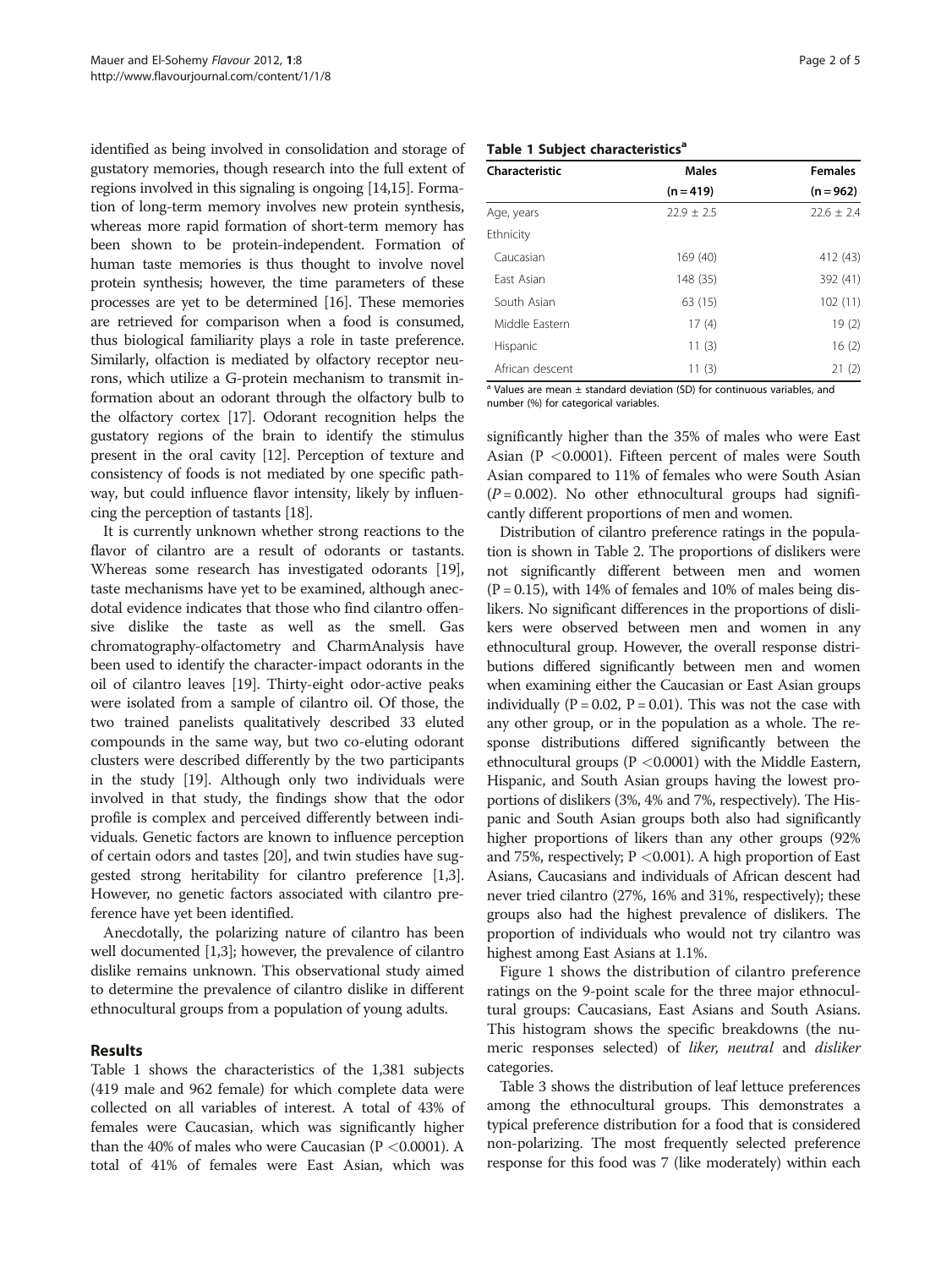| Preference category <sup>a</sup> |                         |                |                |                             |               |  |  |
|----------------------------------|-------------------------|----------------|----------------|-----------------------------|---------------|--|--|
|                                  | Have tried <sup>b</sup> |                |                | Have not tried <sup>c</sup> |               |  |  |
|                                  | Like                    | <b>Neutral</b> | <b>Dislike</b> | Never tried                 | Would not try |  |  |
| Caucasian $(n = 581)$            | 311 (64)                | 88 (18)        | 85(17)         | 96(16)                      | 1(0.2)        |  |  |
| East Asian $(n = 540)$           | 207 (53)                | 102 (26)       | 81 (21)        | 144 (27)                    | 6(1.1)        |  |  |
| South Asian $(n = 165)$          | 119 (75)                | 27(17)         | 11(7)          | 8(5)                        | 0             |  |  |
| Middle Eastern $(n = 36)$        | 8(69)                   | 20(28)         | 1(3)           | 7(19)                       | 0             |  |  |
| Hispanic $(n = 27)$              | 24 (92)                 | l (4)          | 1(4)           | (4)                         | 0             |  |  |
| African descent $(n=32)$         | 13 (59)                 | 6(27)          | 3(14)          | 10(31)                      | 0             |  |  |

<span id="page-2-0"></span>Table 2 Cilantro preference distributions between different ethnocultural groups

<sup>a</sup> Subjects selecting 1 to 4 are classified as *dislikers*, 5 are neutral, 6 to 9 are likers; b Values are n(%) of subjects who have tried cilantro. c Values are n(%) of ethnocultural group.

ethnocultural group. The prevalence of dislikers ranged from 0 to 6%. A significantly lower proportion of individuals within each ethnocultural group reported disliking leaf lettuce as compared to cilantro (Caucasian: P <0.0001, East Asian:  $P < 0.0001$ , South Asian:  $P = 0.02$ ).

#### **Discussion**

Despite the well-recognized extreme differences in cilantro preference between individuals [[1](#page-4-0)], no study has previously reported the prevalence of this trait in any population. In the present study, we examined the prevalence of cilantro dislike in different ethnocultural groups from a convenience sample of young Canadian adults recruited from the University of Toronto campus. We observed a difference in the distribution of preferences between the different ethnocultural groups as well as between men and women among certain ethnocultural groups, which may be attributed to both biological and social factors.

The Middle Eastern, Hispanic and South Asian groups had the lowest proportions of cilantro dislikers. This may be due to frequency of exposure, as cilantro is most popular in these styles of cuisine [\[21](#page-4-0)], and culture does modify



food-related behaviors [[22](#page-4-0)]. The lower prevalence of cilantro dislike among these groups could also be due to genetic differences influencing cilantro flavor perception. East Asians and Caucasians had the highest prevalence of cilantro dislikers. One limitation of our study was that the East Asian group included individuals of Thai, Korean, Japanese, Vietnamese and Chinese descent. Cilantro may be more widely used in certain East Asian cuisines, such as Thai and Vietnamese [\[23\]](#page-4-0), and less so in others, which may have influenced our estimated proportions of East Asians who dislike or have never tried cilantro (21% and 27%, respectively). Furthermore, the Caucasian group also consisted of individuals from a wide variety of European countries. Dietary patterns vary greatly between the different regions of Europe and it was not possible to distinguish whether regional differences may have influenced cilantro preference responses in our large, heterogeneous Caucasian group. It should also be noted that the numbers of subjects within some of the ethnocultural groups was much smaller than for Caucasians and East Asians. Nonetheless, differences were observed between ethnicities. It has been suggested that genetic factors may be responsible for differential perception of the flavor of cilantro [[1\]](#page-4-0). Genetic heterogeneity between ethnocultural groups may thus contribute to the different preference distributions.

Table [3](#page-3-0) shows the preference distribution of leaf lettuce, an example of a common food that is considered to be non-polarizing. Among each ethnocultural group, the response distribution curves were normal, with peaks at 7 (like moderately). Similar findings would be expected when examining most common foods. While leaf lettuce likers and dislikers seem to exist, reactions are not extreme. This underscores the unusual, divisive nature of cilantro.

Because qualitative descriptions of the flavor of cilantro differ considerably between those who like and dislike it, differences in perception of the flavor are likely driving the observed differences in preference. Whether this is due to differential perception of an odorant or tastant, or both, is currently unknown [\[1,3\]](#page-4-0). It may be that individuals who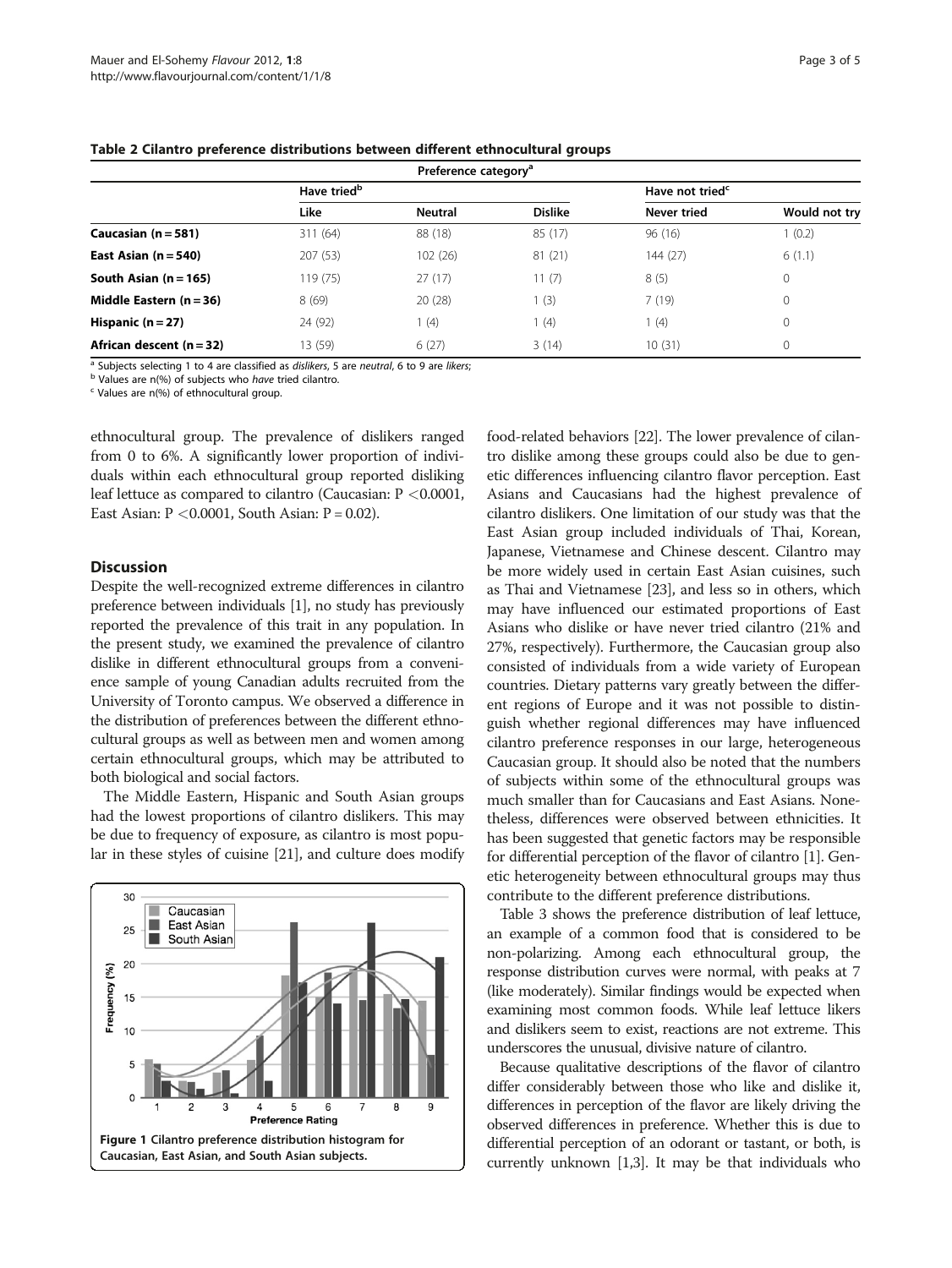| Preference category <sup>a</sup> |                         |                |                |                             |               |  |  |
|----------------------------------|-------------------------|----------------|----------------|-----------------------------|---------------|--|--|
|                                  | Have tried <sup>b</sup> |                |                | Have not tried <sup>c</sup> |               |  |  |
|                                  | Like                    | <b>Neutral</b> | <b>Dislike</b> | Never tried                 | Would not try |  |  |
| Caucasian $(n = 581)$            | 518 (89)                | 50(9)          | 11(2)          | 2(0.3)                      | 0             |  |  |
| East Asian $(n = 540)$           | 441 (82)                | 78 (15)        | 17(3)          | 4(0.7)                      | 0             |  |  |
| South Asian $(n = 165)$          | 133 (84)                | 22(14)         | 3(2)           | 7(4.2)                      | 0             |  |  |
| Middle Eastern $(n = 36)$        | 36 (100)                | 0              | $\mathbf 0$    | 0                           | 0             |  |  |
| Hispanic $(n = 27)$              | 26(96)                  | 0              | 1(4)           | 0                           | 0             |  |  |
| African Descent (n = 32)         | 23(74)                  | 6(19)          | 2(6)           | (3)                         | $\mathbf{0}$  |  |  |

<span id="page-3-0"></span>Table 3 Leaf lettuce preference distributions between different ethnocultural groups

<sup>a</sup> Subjects selecting 1 to 4 are classified as *dislikers*, 5 are neutral, 6 to 9 are likers; <br><sup>b</sup> Values are n(%) of subjects who have tried leaf lettuce.<br><sup>c</sup> Values are n(%) of ethnocultural group.

dislike cilantro are anosmic to one or more of the pleasant smelling compounds found in cilantro. Alternatively, those who like cilantro may be anosmic to an unpleasant smelling compound - perhaps an aldehyde that, alone, smells of soap [\[3](#page-4-0)]. E-(2)-Decenal has been proposed as a candidate compound, as it is emitted by stink bugs and other insects in defensive secretions [\[24,25\]](#page-4-0). It has been suggested that this may be one of the compounds in cilantro that individuals find unpleasant, although this has not yet been tested. Because of the complex chemical composition of the oil of cilantro leaves, there are many potential candidates. Considering there are approximately 350 olfactory receptor genes and another 300 or more olfactory receptor pseudogenes of unknown function [\[17,26](#page-4-0)], there are many potential candidates that could explain inter-individual differences in cilantro preference. The interaction between taste and olfaction is well-established [\[27\]](#page-4-0), but it remains unclear whether one is more influential than the other with respect to cilantro preference.

Although differences in flavor perception, possibly attributable to genetic differences between ethnocultural groups, is likely responsible for the different distributions of cilantro preference seen, we cannot rule out the possibility of differences in exposure and use of cilantro in the traditional cuisines of different ethnocultural groups driving differences in preference. The relationship between flavor perception, familiarity and exposure, and preference is complex and cannot be further explored in the present study. Future studies will need to be conducted to determine the cause of the different preference distributions observed in this study.

It should be noted that the current study consists of a convenience sample of young adults recruited from the University of Toronto campus and results may not reflect older adults or the Canadian population in general. Further studies will be required to assess the prevalence of cilantro liking and disliking in the broader population and among other ethnocultural groups.

### Conclusions

In summary, we report that cilantro dislike varies from 3% to 21% in this population of young adults depending on the ethnocultural group. The contribution of individual genetic differences to this trait remains to be determined.

## Methods

## **Subjects**

Participants ( $n = 1,639$ ; 1,117 women and 522 men) were enrolled in the Toronto Nutrigenomics and Health Study, which is a cross-sectional study investigating gene-diet interactions and biomarkers of chronic disease, as well as genetic determinants of eating behaviors. Subjects between 20 and 29 years of age were recruited from the University of Toronto campus. Subjects were excluded if they were pregnant or breastfeeding, due to metabolic and dietary changes that take place during this period. Subjects who could not communicate in English, or who did not provide a 12-hour fasting venous blood sample were also excluded. Smokers ( $n = 105$ ) were excluded from the present analysis because of the known effects of smoking on taste and odor perception [\[17\]](#page-4-0). Subjects with any missing data were also excluded  $(n = 10)$ . At the time of screening, subjects identified the ethnocultural group(s) they belong to. Subjects who listed more than one ethnicity ( $n = 143$ ) or any group with fewer than 20 subjects were excluded from the current analyses, and the remaining individuals were classified into one of six groups (Caucasian,  $n = 581$ ; East Asian,  $n = 540$ ; South Asian,  $n = 165$ ; Middle Eastern,  $n = 36$ ; African descent,  $n = 32$ ; and Hispanic,  $n = 27$ ). After exclusions, the final sample population consisted of 1,381 subjects (962 women and 419 men). All subjects provided written informed consent, and the University of Toronto Research Ethics Board approved the study protocol.

#### Cilantro preference data collection

Subjects completed a 63-item food preference checklist, which included a range of common foods and beverages,